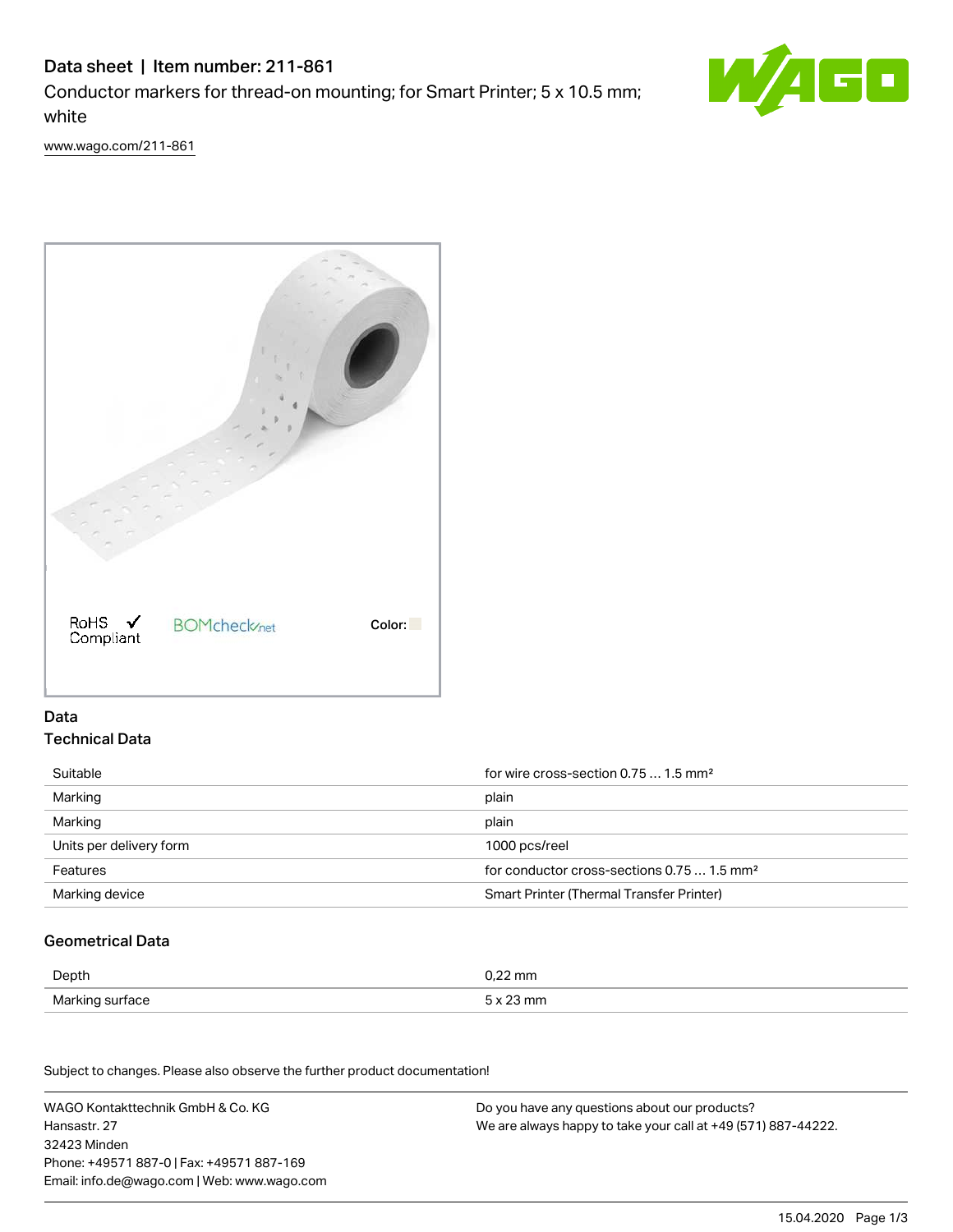

## Mechanical data

| Mounting type    | Slidina                                              |
|------------------|------------------------------------------------------|
| Smear resistance | smudge-proof in conjunction with 258-5005 Ink Ribbon |

### Material Data

| Color         | white                             |
|---------------|-----------------------------------|
| Material      | Polyester                         |
| UV resistance | per EN 60068-2-5:2010 Procedure B |
| Halogen-free  | Yes                               |
| Weight        | 250g                              |

#### Environmental Requirements

| Surrounding air (operating) temperature | .40 150°C |
|-----------------------------------------|-----------|
| Relative humidity                       | 40 50%    |

#### Commercial data

| Product Group      | 2 (Terminal Block Accessories) |
|--------------------|--------------------------------|
| Packaging type     | <b>BOX</b>                     |
| Country of origin  | DE.                            |
| <b>GTIN</b>        | 4050821688655                  |
| Customs Tariff No. | 39269097900                    |

#### **Counterpart**

### Compatible products

#### Marking accessories

|                                          | Item no.: 258-5000<br>Thermal transfer printer; Smart Printer; for complete control cabinet marking; 300 dpi |              |               | www.wago.com/258-5000 |  |
|------------------------------------------|--------------------------------------------------------------------------------------------------------------|--------------|---------------|-----------------------|--|
| <b>Downloads</b><br><b>Documentation</b> |                                                                                                              |              |               |                       |  |
|                                          | <b>Additional Information</b>                                                                                |              |               |                       |  |
|                                          | 211-861, Information on handling print material                                                              | V004.08.2017 | pdf<br>1.6 MB | Download              |  |
|                                          | Subject to changes. Please also observe the further product documentation!                                   |              |               |                       |  |

WAGO Kontakttechnik GmbH & Co. KG Hansastr. 27 32423 Minden Phone: +49571 887-0 | Fax: +49571 887-169 Email: info.de@wago.com | Web: www.wago.com

Do you have any questions about our products? We are always happy to take your call at +49 (571) 887-44222.